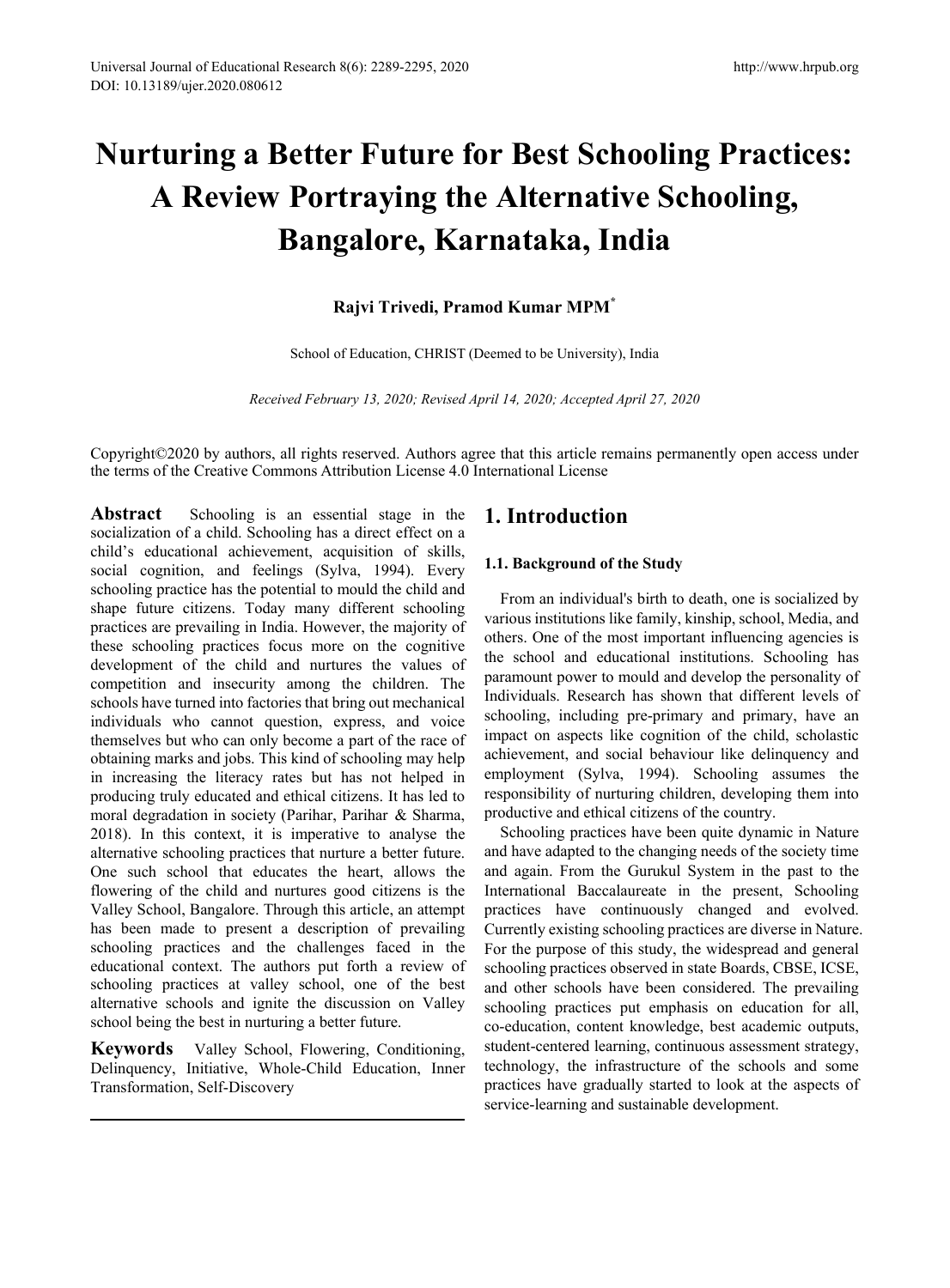Today, School buildings are equipped with the latest facilities and technology in order to provide quality education. With the increasing flow of information and extensive use of all kinds of media and technology, schools and teachers are focusing good amount of funds and energy on the integration of technology in the curriculum for better learning outcomes (Jansen and Merwe, 2015). Computer-Assisted Instruction and Learner-Controlled Instruction constitute emerging trends in Schooling practices (Kumar, 2017). A lot of emphasis is laid on Virtual classrooms, digital textbooks, mobile learning, STEM, artificial Intelligence, E-portfolios and similar aspects. Technology is believed to give better academic outputs and hence the integration of the same has been stressed upon. The new infrastructure and technology has changed the educational environment at present and whether this kind of environment or an environment emphasizing close contact with Nature can be considered as a matter of debate and discussion.

For majority of the schools, content mastery and academic scores constitute the central characteristic of good results and growth. Today parents, teachers, policymakers, markets and schools have paid a lot of attention to academic achievement. Though schools might have some secondary objectives, the primary emphasis is always on Academic achievement and performance of students. Almost everybody engaged in this field focus only on academic achievement (Dev, 2016). The school that produces 100% results in 10<sup>th</sup> and 12<sup>th</sup> grade in India is considered as the best in terms of giving outcomes. This shows that students are driven to be a part of the stressful and competitive atmosphere of academic achievement. It is, without a doubt, a matter of question and research that how far is this stress on academic achievement and race of marks desirable for the holistic growth of students.

Apart from having policies for learning different languages, present Schooling practices are focusing on just one language that is English rather than having a multilingual outlook. English has become the measure of Intelligence in the present schooling practices. Even parents do not prefer education in vernacular or other national languages (Nadar, 2018). Apart from content, all other activities like assemblies are also conducted only in English. India is a diverse country and heterogeneity must be considered by all the schooling practices. It is indeed important that schools emphasize multilingual and multicultural education.

Today schooling has turned into an agency similar to that of a factory. It has driven people to essentially focus on getting marks and earning the highest amount of money. It has created a kind of rat race where people only focus on competition and getting the best results. This kind of schooling does not emphasize whole child education; rather, it is only concerned with the cognitive development of the child. Today parents, teachers, and schools are concerned only with materialistic education wherein the

focus is on the achievements of the child, and the overall development of the child is neglected (Ghosh, 2019). Teaching the brain has gained such a momentum that there is a complete neglect of teaching the heart. This kind of schooling results in moral degradation and does not help in producing ethical citizens.

The present schooling practices are driving the citizens to be more individualistic, competitive and marks-oriented and also to be engaged in immoral and unlawful activities. The system has failed to bring out ethical and truly educated citizens (Parihar, Parihar& Sharma, 2018). It is important to ask if such a system of schooling has any room for nurturing the children and youth and build a better society. This kind of schooling can only produce mechanical members of society who cannot break free of patterns. However, today nurturing the child into a better person and emphasizing overall development should be the aims of schooling. Research says that non-cognitive skills like creativity and critical thinking matter for a child's future, and they can also be nurtured in schools, and hence these skills should be the broader goal of education (Garcia & Weiss, 2016).

The present context of education in the country calls for alternative schooling practices that aim at whole-child education, creating good citizens and nurturing the future. Across the globe, in various countries, one finds a vast variety of alternative forms of education, driven by philosophies from local as well as international philosophers (Swetambari & Kumar, 2018).There are many alternative schools in the city which employ quite unique schooling practices. One of the educational philosophies and best alternative schooling practices that provide whole-child education and nurture children into being good citizens is Valley School, Bangalore, built upon the philosophy of J Krishnamurti. The philosophy proposed by J Krishnamurti about building a good society through education sounds relevant today. This study has selected the Valley school as a representation of alternative schooling practices.

The literature shows that there have been many individual studies on the philosophy and schooling practices employed at the Valley school. These studies are limited to description and analysis of the philosophy in terms of its advantages and disadvantages. There are a few studies that discuss the Practices of Valley school in the context of the prevailing schooling practices. Not many studies look at how this philosophy can provide solutions to the evils of the current schooling practices. This article presents the review of practices at an alternative School in the context of challenges faced by the present schooling practices. The alternative school selected is the Valley school, Bangalore as it is one of the topmost in the city. The researchers put forth a discussion on the possibility of implementing Schooling practices of Valley school in the general educational context and emphasize the question of whether Valley school is the best in terms of nurturing a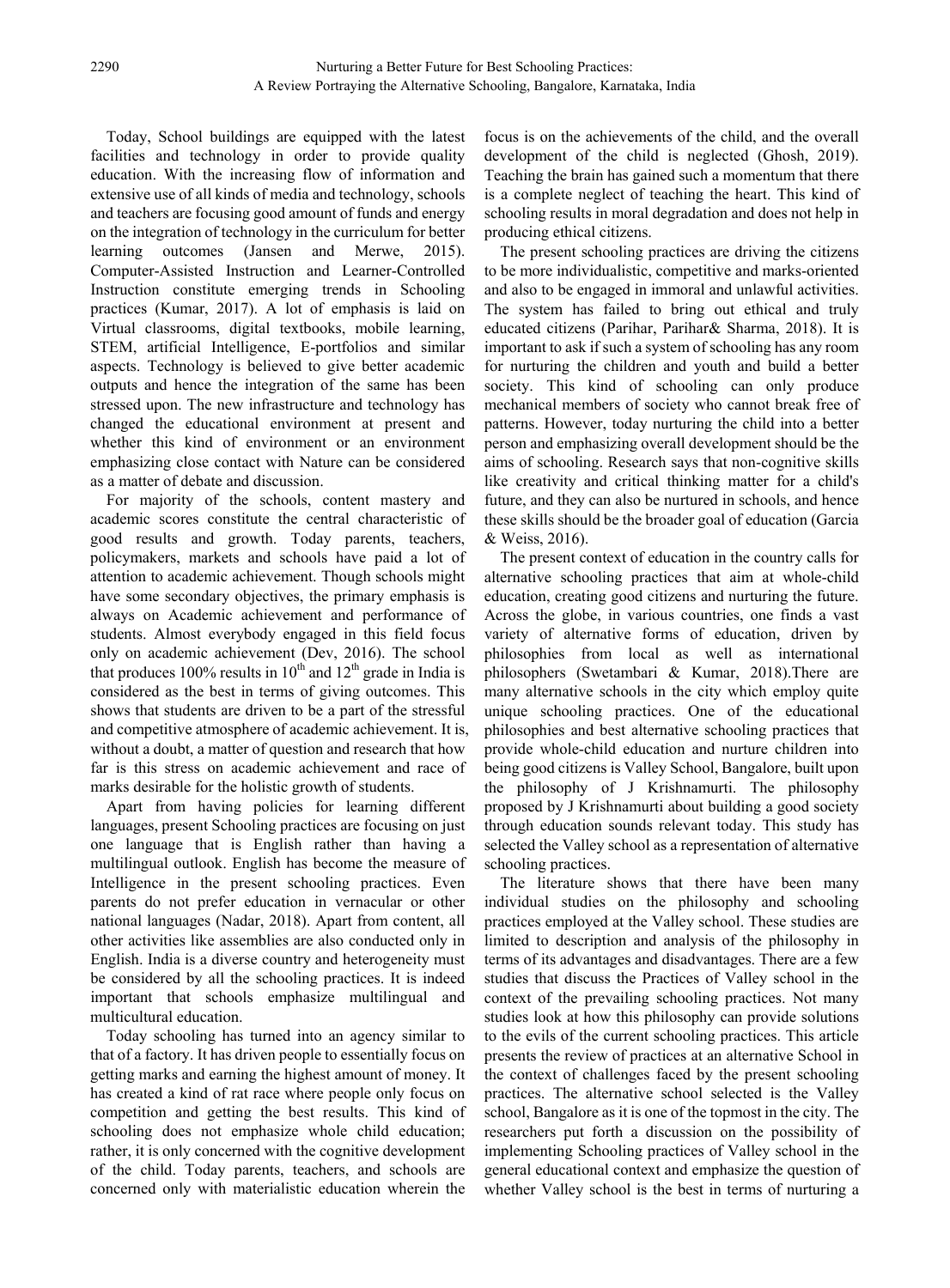better future for schooling practices.

#### **1.2. Objectives of the Study**

- To put forth the prevailing schooling practices
- To highlight peculiar issues of whole-child education in the present schooling practices
- To present a review of practices employed at the valley (Alternative)school
- To emphasize the philosophy of J Krishnamurti in the present educational context
- To discuss the possibility of implementing the practices of Valley school in the general educational context

### **2. Methodology**

The researchers have selected literature review as the method for this study in order to present an overview of existing studies on the research area. The literature review will help in identifying the available studies and recent discussions about the research area. Any other approach like an interview would not have helped in gaining a strong foundation in the philosophy as it is possible through conducting a review of studies. Before the researcher actually steps on the field to observe schooling practices, it is imperative to build a strong bias-free background on the existing perspectives on schooling practices. It is necessary for the researcher to have a strong base in the theories before conducting observation and interviews on the field about which practice works the best. According to the researchers, this field needs a little more review and discussion by scholars. This paper will act as an ignition for scholars to think about the research area and to think about ideal schooling practices. In order to ignite scholarly discussions, literature review articles are the best means.

The databases used for the initial search of the articles include Jstor, ERIC, Google scholar, publications and articles by OECD, UNESCO, and other online platforms. Printed material, including a book written by J Krishnamurti, has also been used for the review. The time frame for the review has been from 2015 to 2019. However, some of the studies have been an exception as papers about schooling and books on the philosophy of J Krishnamurti have been written in the past and the most recent papers the researchers could get access were that of the years 2000 and 2001. However, for current schooling practices and issues of schooling the recent research papers have been selected. The Language of the review papers has been only English. The keywords used for search review papers were the following: Valley School, J Krishnamurti, Relevance of J Krishnamurti's philosophy, Issues in the current Schooling practices, emerging trends in the schooling practices. After doing the initial search, the relevant papers in the field that fell in the recent time frame were selected

for the study. J Krishnamurti and his philosophies have been researched not only in the educational context but in many other contexts, including spirituality and other aspects. In the initial search, all studies pertaining to the education field were considered and then the researchers narrowed down the scope by focusing on best schooling practices. Hence the articles which were more contextual to the purpose of the study were selected for the review.

The review is meant for a wide range of audiences. The audience that the study targets include Educationists, policymakers and research scholars in the field, curriculum developers, educational leaders, teachers, teacher educators and other readers interested in the field of schooling practices and educational philosophies,

### **3. Review of Practices at Valley School**

J Krishnamurti was a philosopher and revolutionary teacher who contributed valuable insights to Indian education and worked to awaken people, their Intelligence, and their sense of responsibility. His idea of education was not concerned with writing an examination, excelling in studies and getting a top-rated job, but emphasized the cultivation and flowering of children. Education, for him, was concerned with self-discovery and inner renewal.

Krishnamurti's schools did not exist as organizations that focus on indoctrination of students; they were actually places that enabled the flowering of teachers and students and where the future citizens can be prepared because schools are meant for that. The idea of 'flowering' here implies an unfolding of the consciousness of individuals in relationship to one another in educational praxis. The psychological development of individuals is seen as being equivalent to acquiring academic knowledge and skills (Malhotra, 2015).

The Valley school has evolved based on the educational philosophy given by J Krishnamurti. Education in these schools is concerned with breaking free of patterns rather than being a mechanical member of society. Individual transformation is necessary for social change. Any social movement cannot bring a change until a person transforms from within. The school follows unconventional patterns of schooling and focuses on the inner transformation and liberation of human beings (Malhotra, 2015).

Valley school emphasizes the nurturing and cultivation of the child in a holistic manner. It focuses on a child's social, emotional, psychological and spiritual development along with academics. The curriculum of the school is such that children are equipped with various skills for real life and all their different abilities are catered to. The students have to practice all co-curricular activities compulsory from grade I to VIII. The school has teachers who encourage and help children to take up various arts and crafts including painting, wood work, sculpting, thread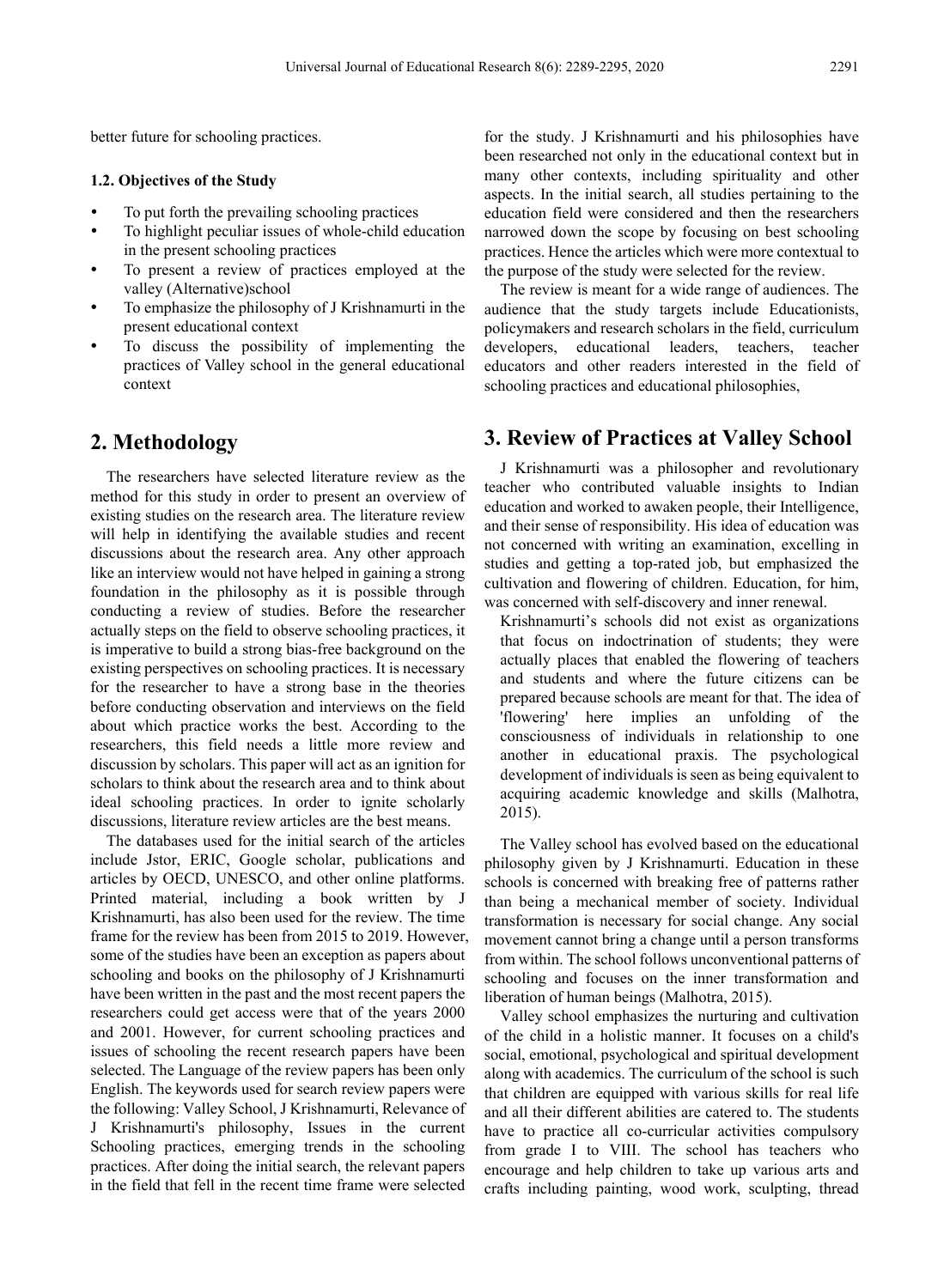work, stitching, weaving, macramé, paper crafts, performing arts (theatre, percussion instruments, vocal music and dance), pottery, and ceramics. Students are also open to bring in their preferred art forms for inclusion into the curriculum (Swetambari & Kumar, 2018). In this manner, the school assumes the responsibility of developing the non-cognitive and social-emotional skills of the children. Internationally recognized organizations like UNESCO say that "quality education includes the development of those skills, values, and attitudes that enable citizens to live healthy and fulfilled lives; make informed decisions and respond to local and global decisions" (Garcia & Weiss, 2016). Hence the education given at valley school becomes all the more relevant today.

According to this philosophy, competing with others, getting the highest score and being the best in academics is not the driving force for students. In the school, students do not have to appear for exams till grade  $8<sup>th</sup>$  and exams are another normal event of life for which students are not pressurized at all. No sense of fear and competition has been inculcated among the children. Krishnamurti puts forth the argument that it is the most important aim of education to free people from fear and insecurity.

Every teacher and school should aim to help children from the beginning to be completely free of fear so that when you go out into the world, you are an intelligent human being, full of real initiative. The initiative is destroyed when you are merely copying others and bound by tradition and authority. (Krishnamurti, 2000, Chapter 1, p.25)

Developing a sense of security is very important. Ambitions and insecurities shall not haunt these students. Various practices in Valley school portray this philosophy. There is no selection of best students, even for events like annual days in the school. All students perform together and participate equally. There is no emphasis on getting the highest score or being a ranker in the class. The students participate in sports without having the spirit of winning. This approach to education nurtures the individual, enables the development of a free mind without any fear and gives space for creativity and divergent thinking.

In this school, there is more emphasis on the process of learning rather than the end product. It is believed that if only the end goal is focused upon, we miss the process and journey. It is a journey meant for both teachers and students to learn and unlearn. Through dialogues, teachers and students try and understand their assumptions. They become more aware of their conditioning and ways of thinking. Learning here is not just gaining information, but the act of relating is given importance. Learning is more experiential, based on Krishnamurti's philosophy. The school calls itself progressive as it involves experimenting, experience, and reflection in its process of learning. It

Valley school also exposes and sensitizes students to diversity and multiculturalism. Their assembly consists of all students singing songs and Bhajans from various

languages. The assemblies include students and teachers sitting down on well-laid mats, and singing hymns of peace. The session begins with a soulful chanting of the Om, followed by songs in Sanskrit, Hindi, Tamil, Kannada, Telugu, Bengali and other regional languages (Swetambari & Kumar, 2018).They practice all types of folk dances in their art classes. The school follows all principles of what is called the global education. This ensures that students are sensitive and respectful of all cultures; and that students are prepared for harmonious living in their future.

The philosophy in valley school is based on freedom. Children are not bound by rules and regulations, traditions, or authority. Students do not have uniforms and disciplinary measures like punishments or CCTV cameras monitoring them. For Krishnamurti, strict discipline cannot create an intelligent human being. "Discipline means to learn not to conform." (Malhotra, 2015)The school has lined up certain practices wherein all students together discuss the consequences of doing something undesirable, like being late to the meals. Hence, they participate in decision making and also understand that the freedom they have is their responsibility.

Krishnamurti believes that only when one is free to think, discover and find out one can be intelligent, only then the mind becomes very active and clear. Intelligence demands that one should break away from tradition and live by one's own. One should be free when one is young; otherwise, one can never be a free and happy individual (Krishnamurti, 2000, Chapter 1, p.42).

The teacher-student relationship is also different from regular schools. The teacher is not an authority but a facilitator. The philosophy says that teachers also should be well aware of the conditioning and should learn and grow along with the students. The teacher is given autonomy and hence the teacher finds out his/her techniques of teaching and evolves in the school. A teacher is not the source of all information. The teacher should be well aware of whether he/she is going to reproduce a mechanical member of the society or a creative human being.

At Valley schools, the students are in constant contact with Nature. All their classes take place in outdoor learning spaces wherein classes can happen by the lakes, ponds or in the art village. The atmosphere around them is such that they feel freer, healthier and more secure.

Outdoor learning usually called as learning which happens beyond the walls of the indoors" (Zink & Burrows, 2008; Harris, 2017), is believed to provide more memorable and stimulating learning experiences (Dillon et al., 2006; Nundy, 2001; Peacock, 2006; Harris, 2017) and instill "excitement, interest, and motivation to learn" (Bell et al., 2009, p. 4; Harris, 2017).

They are sensitive to every living creature, they are curious about Nature and they also love Nature. They would never think of killing an insect or plucking a flower. Since they are in constant touch with Nature, they conserve,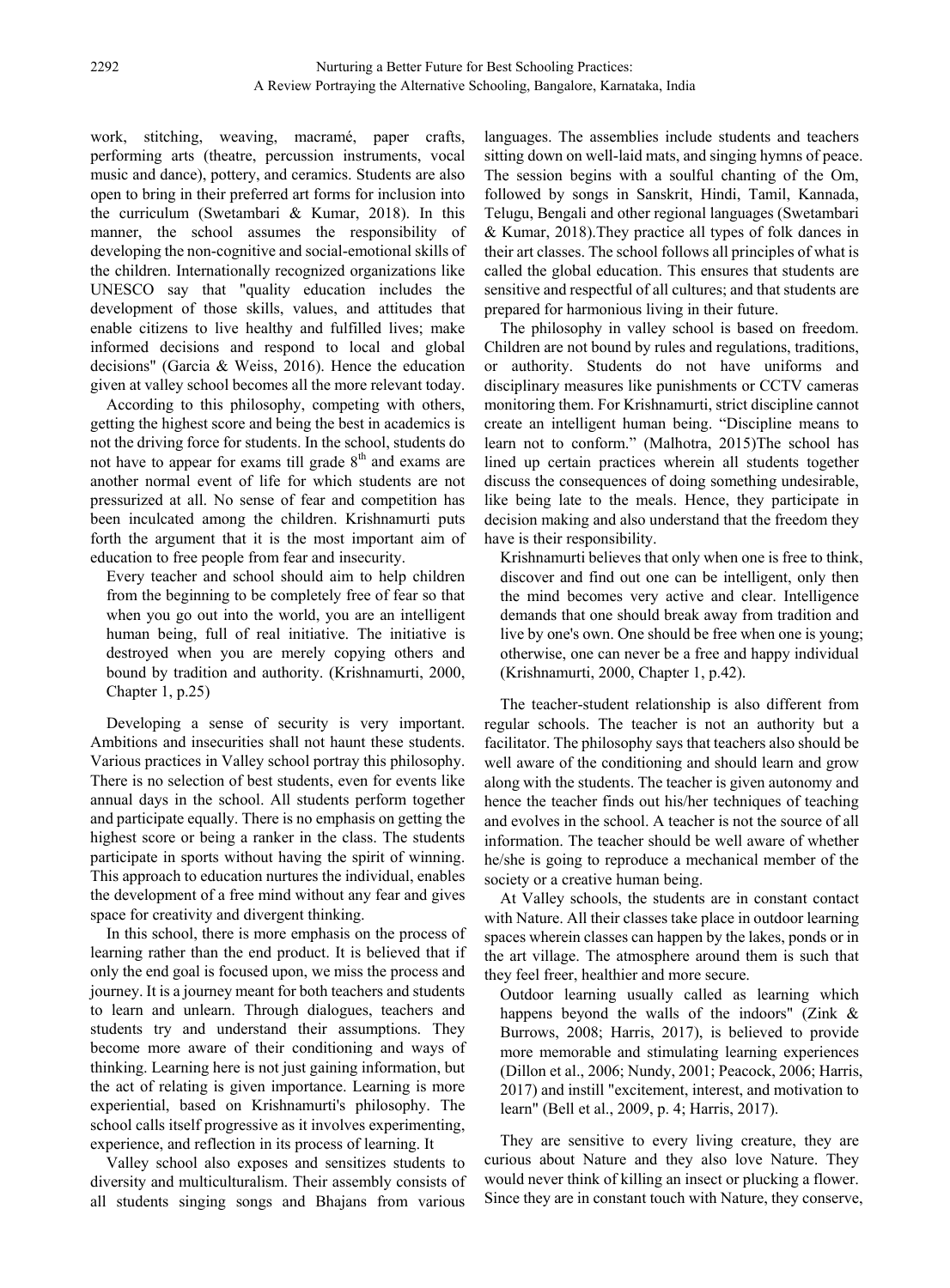protect and love Nature. Activities like gardening and land care enhance their sense of responsibility towards Nature.

Apart from having classes in different learning spaces, they do not have a classroom of their own. There are no sections like  $6<sup>th</sup>$  A and  $6<sup>th</sup>$  B and classes assigned to a particular group of students as done in the regular schools. Hence the students do not develop any kind of possessiveness for a class or for any piece of land for that matter. In their land care sessions, they plant the trees but in such a way that none of the trees belongs to any of the class or students. Different grade levels will be responsible for one tree. Hence the idea of possessing something and getting attached is not instilled among the students.

The school has taken some exemplary steps in gender sensitivity and equality among all the students and staff (Swetambari & Kumar, 2018). The school also has a very inclusive atmosphere wherein equality is embedded at all levels in the school. Girls and boys play volleyball together, they play musical instruments like Tabla together and there are no different teams for boys and girls. Everybody has to wash the plates and keep them clean, however rich or poor, boy or girl. This idea of equality is not a result of any explicit effort like additional schemes and initiatives of the government but is ingrained in the school philosophy in such a way that the atmosphere appears to be naturally equal. Even the teachers are free from any bias. This is what shapes and moulds the mindset of children from the very beginning in terms of inclusion and equality. Such a philosophy can nurture truly educated citizens and a good society.

The entire educational atmosphere at Valley school is very engaging and peaceful. It is a space that ensures the physical as well as mental well-being of teachers and students. This kind of space gives maximum room for the right education and producing good citizens and proves to be one of the best practices of schooling.

#### **4. Discussion**

The review presented above shows that the practices employed at valley school do provide an answer to the challenges that the present schooling practices are facing. The philosophy stands contrary to the competitive spirit that has been encouraged in the general schooling practices by teachers, parents and schools and provides a solution to the stress laid on students for scoring the highest and focus only on academics. Holistic development of students in certain as the curriculum gives equal weightage to all the subjects, including all kinds of art forms and sports. It is more student-centric in Nature compared to any other regular schooling practices.

Compared to the other schooling practices which might have one or two days or events of the year dedicated to multilingual and multicultural education, Valley School has it as a crucial part of its curriculum which is practiced

as an everyday routine. The arts and crafts practiced at the Valley school are also given more significance in contrast to other schooling practices. The Valley school focuses more on holistic development and developing the non-academic skills of the students.

Students are nurtured in such an atmosphere where they are in close contact with Nature. They are neither bound by technology nor by four walls of the classroom. This makes Valley school different from other schools where children are taught by smart class and other facilities. The need of the hour is to take children closer to the Nature, which is not visible in the general schooling practices. Valley School gives complete freedom to the child to grow and flower.

This puts forth the idea that in comparison to general Schooling practices, alternative schooling practices like Valley school get significant weightage on its philosophies and practices. It stands out amongst others and provides many solutions to the challenges faced by the present schooling practices.

However, it has to be understood that not all students will go to alternative schools like Valley School and all schools won't even function like Valley School. Hence, it is important to discuss the possibility of implementing some of the important practices employed at the valley school in the general educational context in order to envision a better future for schooling practices. Certain activities are easier to adopt, for instance, conducting assemblies that promote multiculturalism can certainly be practiced in general schooling. Schools can also look at reducing the examination stress and the number of times students have to take different assessments and bring about a change in the format of assessment as well. Schools can also make an attempt to build infrastructures that take children closer to Nature rather than buying new and expensive technology. General Schooling practices should also understand how Valley school gives significance to art, craft, music, dance, and land care and they should prioritize these arts just as they do for sciences and mathematics.

It has to be acknowledged that though the practices at valley school have innumerable benefits for developing holistic and good future citizens, there are some criticisms of the same as well. It is important to ask some questions about practices employed at the Valley School. The teaching methods at the school are very innovative but they can be effectively employed as the number of students is less in school. It is difficult to practice the same methods when there are more than 40 students in a single classroom. Hence adopting these teaching methods become impractical for general schools as well. Apart from the same, the students at Valley school are nurtured in a stress-free atmosphere and they have enjoyed complete freedom. What are the scenarios when these students step out in the real world, which is full of competition and stress? It is imperative to ask how the students will be able to adjust to the harsh realities of life. The question of fitting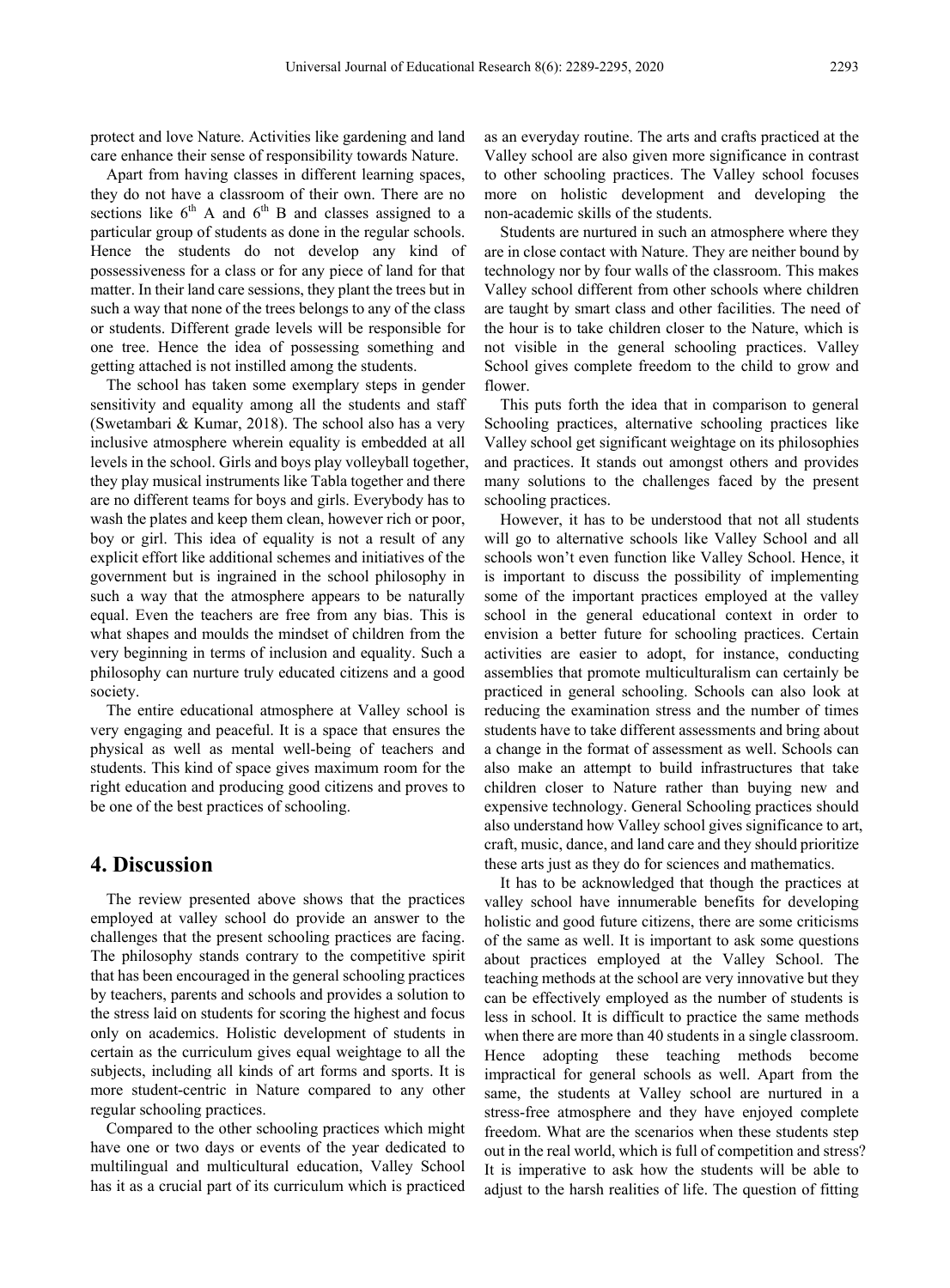into a mainstream society always remains. Schools like these might charge fees that are not affordable by all and hence the chances that all get an opportunity to study in such a school are meager. It has to be noted that such schools are usually out of reach for lower and middle-class families. Hence these and other critics point to the fact that there is a need to engage in further research in order to decide schooling practices that can actually help in solving the challenges that exist in the present educational context. There is a need to ponder upon how can the practices of Valley school be taken on the actual field so that all students and the nation at large benefits.

# **5. Conclusions**

In the present day, there is a need to promote progressive and experiential education as that provided by Valley school, as only that can help us build good citizens and a good society. These so-called 'normal schools' are only producing mechanical members in the society who operate based on traditions and who are not at all free. Today the schools are creating mere careerists and developing children only in cognitive and academic aspects, but what is needed is to shift the norm to whole child education. Unlike these, Valley school nurtures the children and the youth and gives way for self-discovery and individual inner transformation. "For Krishnamurti, therefore, the right kind of education does not simply produce engineers, doctors or scientists, but a 'human being, who is alive, fresh, eager" (Malhotra, 2015). This article presented review of alternative schooling and how valley school stands out and provides solutions to the challenges faced by present schooling practices. The researchers put forth the discussion on the possibility of implementing the philosophy of valley school in the general educational context. It is extremely important to think about the question of what is kind of schooling practice required for improving the educational scenario and nurture good citizens? The researchers intend to direct the audience towards a discussion on how to improve the present schooling practices in the light of best practices employed at the Valley school.

# **6. Suggestions for Further Research**

It is important to undertake research on analysing the relevance and outcomes of prevailing schooling practices in order to understand if they are effective or not in the present-day context. This research should also present the areas of improvement in the present schooling practices and systems. This article presented challenges that have resulted from the present schooling practices. Hence further research should aim at curriculum changes in the general schooling practices that can promote whole-child education. This is targeted specifically to curriculum

developers and policymakers in the field.

Research is needed to answer the question on the inclusion of Valley schools' practices in the general educational context. Educationists, curriculum developers and other Research Scholars in the field should answer the question through experimental and observational studies and make an attempt to implement the valley school's practices in other schools. Teachers can also make an attempt to adopt the teaching methods of valley school and observe the effects of the same. This can give the ground reality about the practical implementation of methods in regular classrooms and schools.

Numerous literatures exist on the history of traditional education in India and around the world, the gaps that exist in education, the need for alternative education, and some alternative education philosophies from around the world (Swetambari & Kumar, 2018). Hence there is a need to undertake further research on the benefits of alternative schooling practices and its potential to nurture a better future for schooling practices.

There is a constant churn in the academic community on what is the true equation that makes one education system successful over another. Educationists and researchers think upon the inquiry tending to tutoring rehearses that sustain a superior future-Does valley school depict the prescribed procedures that can help in building a superior society? A re-imagination of the whole framework is inescapable for a superior future.

This research area needs more scholarly discussions and reviews that can build a base in the schooling practices for the researchers on the field. Research in this area will have benefits for the entire educational system and will have implications for all the stakeholders, including teachers, parents, administrators and many others. Teachers will also have to engage in the process of unlearning. Parents will have to change their mindset and expectations about academic achievement and hence each and every person engaged in the educational field will have to adapt to changes in order to have a successful improvement in the existing schooling practices.

## **REFERENCES**

- [1] Sylva, K. (1994). School Influences on Children's Development, *Child Psychol. Psychiat*., 35(1), 135-170, <http://birbhum.gov.in/DPSC/reference/57.pdf>
- [2] Krishnamurti, J. (2000). *Life Ahead* (2nded.).Chennai, Krishnamurti Foundation India.
- [3] Jansen, C. & Merwe, P. (2015). Teaching Practice in the 21st Century: Emerging Trends, Challenges and Opportunities*. Universal journal of Educational Research*, 3(3), 190-199, **DOI: 10.13189/ujer.2015.030304**
- [4] Malhotra, M. (2015). Relevance of Educational Contribution of Jiddu Krishnamurti In The Present System of Education,